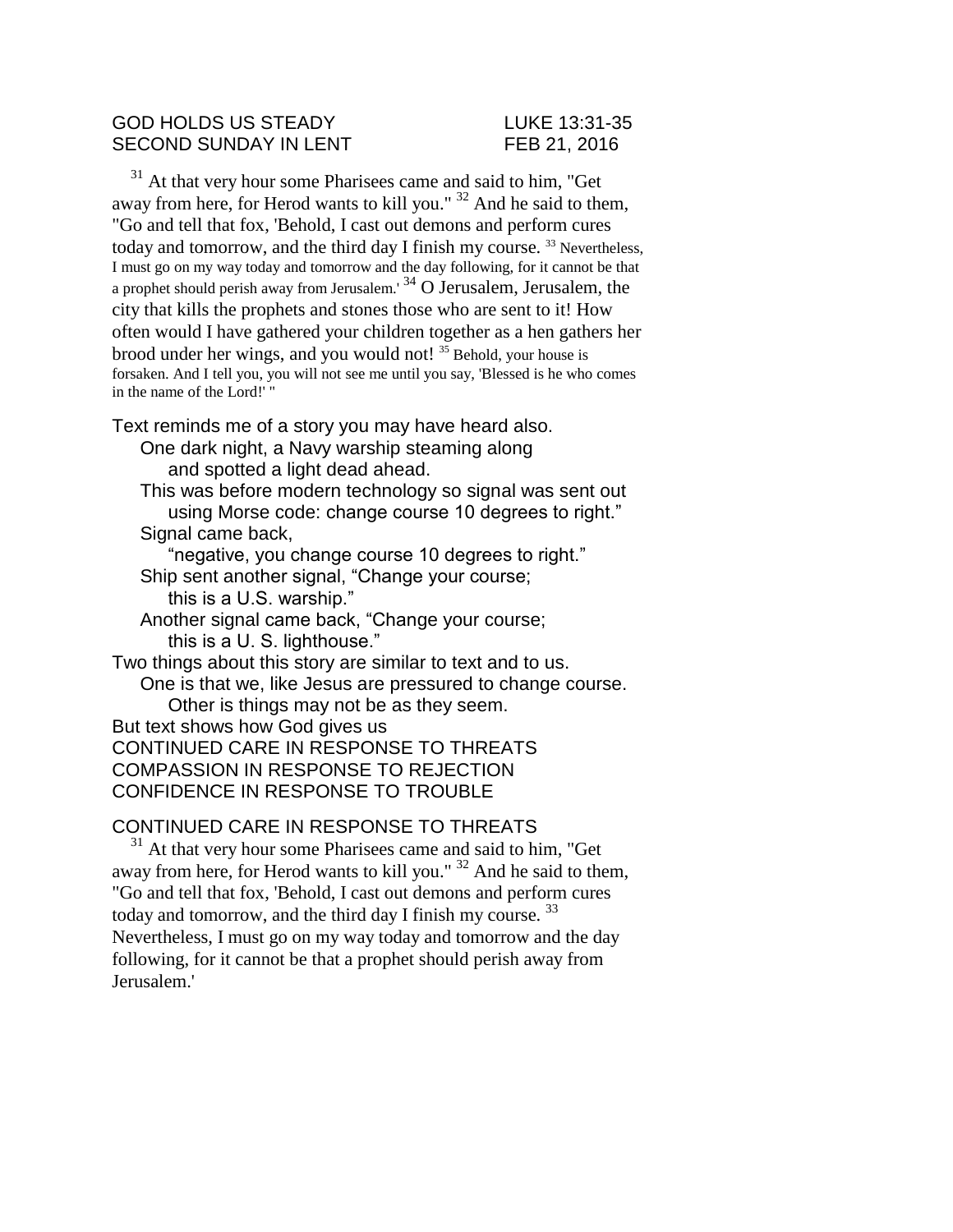This happens as Jesus is on way to Jerusalem for what will be last time. Possibly in Perea, region east of Jordan from Jerusalem, ruled by Herod Antipas, who also ruled Galilee. while Pontius Pilate ruled Judea. It appears Pharisees, who oppose Jesus more and more actually do care enough to keep him from being killed. Herod, who had already killed John the Baptist, thought Jesus was John come back to life, because he first heard of Jesus after John's death. So, Pharisees warn, now he wants to kill Jesus. But I don't think this is really true. First, Pharisees themselves already want him dead. Second, Herod killed John reluctantly, only because of wife, and later, when Jesus was sent to him by Pilate, He is only curious about him & timid, & sent him back. Besides, if Jesus did go back home, Herod rules Galilee too. Jesus shows he knows this by calling Herod a fox. Not a deadly threat like a wolf, lion or bear. So why do Pharisees say this? because they can tell Jesus is going to Jerusalem, their headquarters. Jesus has come to Jerusalem before, stirred things up, and then left again, but now he is more popular They are afraid he will now try to establish his authority. which will bring on destruction by the Romans. So they are like a bird squawking and flapping when someone is too close to its nest. But it is not as it may seem to them either. They are ones into politics but Jesus is no political threat. Which Pilate and Herod later confirm. Jesus is not reaching out to attack them, but to embrace them as he does every other sinner. Jesus is actually trying to warn and save them from a more powerful and sly enemy, the devil. So how does Jesus respond to this warning and threat? He says no, you go instead & report I will not change course. He keeps doing what he does, taking care of those in real danger by casting out demons and healing. He doesn't fear death threats because he raises the dead. He has power far greater than Herod. He isn't afraid because he knows how he is destined to die,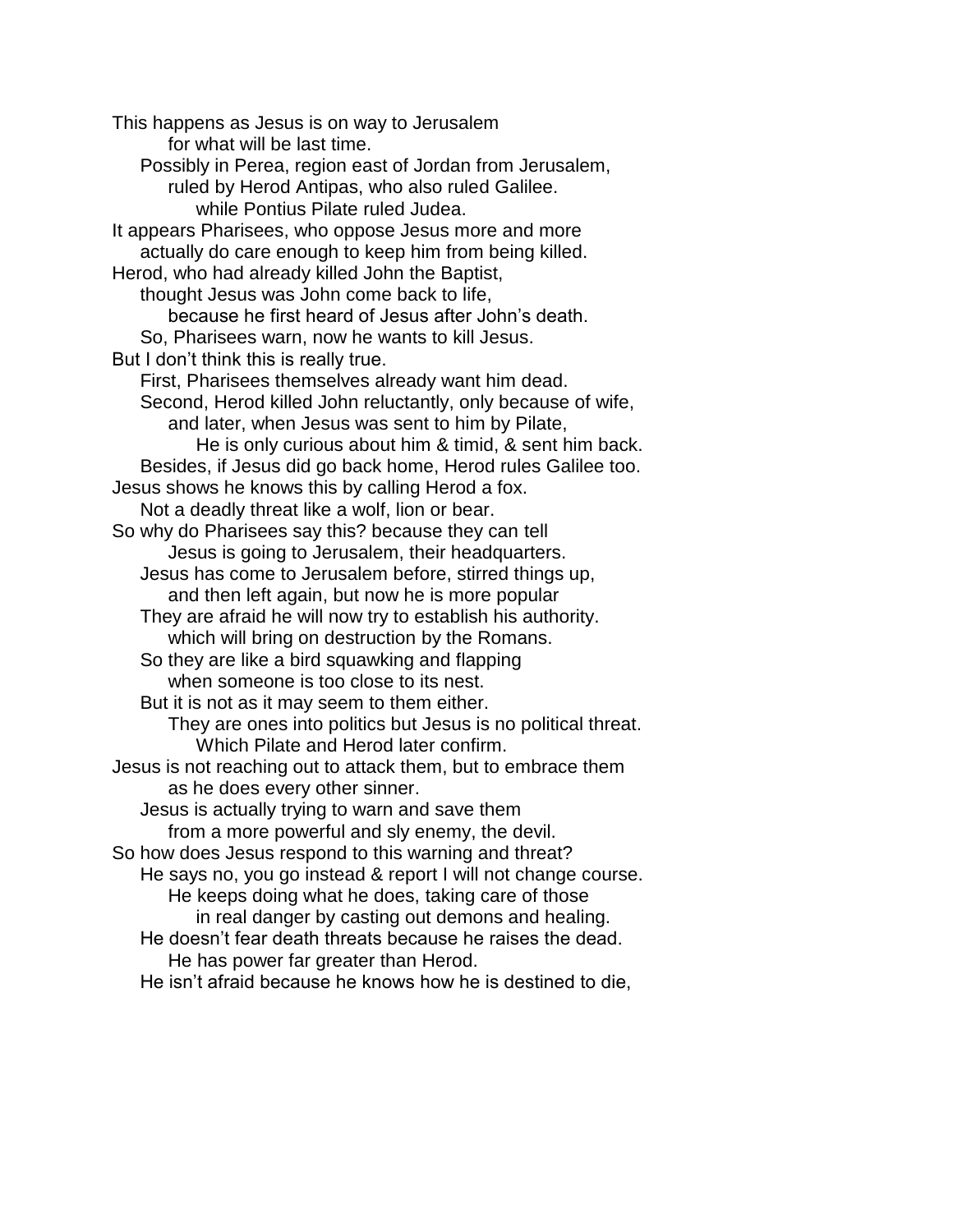He will not die fighting but surrendering. not as a helpless victim but as a willing sacrifice as God himself plans for our salvation. In O.T. reading Jeremiah was threatened in similar way because he was seen as a threat rather than a helper trying to warn people to avoid danger. The same thing can happen as we follow God's course for us, living in countercultural purity, sharing both law and gospel, defending the weak from injustice. We can seem to be a threat to those who want to live as they please without feeling guilty. Paul reveals in Epistle, real motive for rejecting God and his servants is desire for selfish gain. We can be threatened by them in return and pressured to go away and keep quiet. But things are not as they seem. We are to be salt on earth not to sting but to preserve. We are in no real danger that is not in God's plan which also includes our ultimate rescue from death. So, like Jesus and Jeremiah, we too can stand firm and keep on caring about others, Not taking criticism or attacks at face value, not spooked by Satan's tricks to turn and run into real danger of disobedience or despair. We can keep caring for others, not just ourselves because of Jesus'…

# COMPASSION IN RESPONSE TO REJECTION

<sup>34</sup> O Jerusalem, Jerusalem, the city that kills the prophets and stones those who are sent to it! How often would I have gathered your children together as a hen gathers her brood under her wings, and you would not!

For centuries Jerusalem has been headquarters of faith,

a home for spiritual leaders.

The name Jerusalem means city of peace.

But Jesus says things are not as they would seem.

Jerusalem was actually a place of death for spiritual leaders because they weren't recognized for what they were.

Why?

Word here for hen, in original language not just chicken but any bird, but context implies a chicken.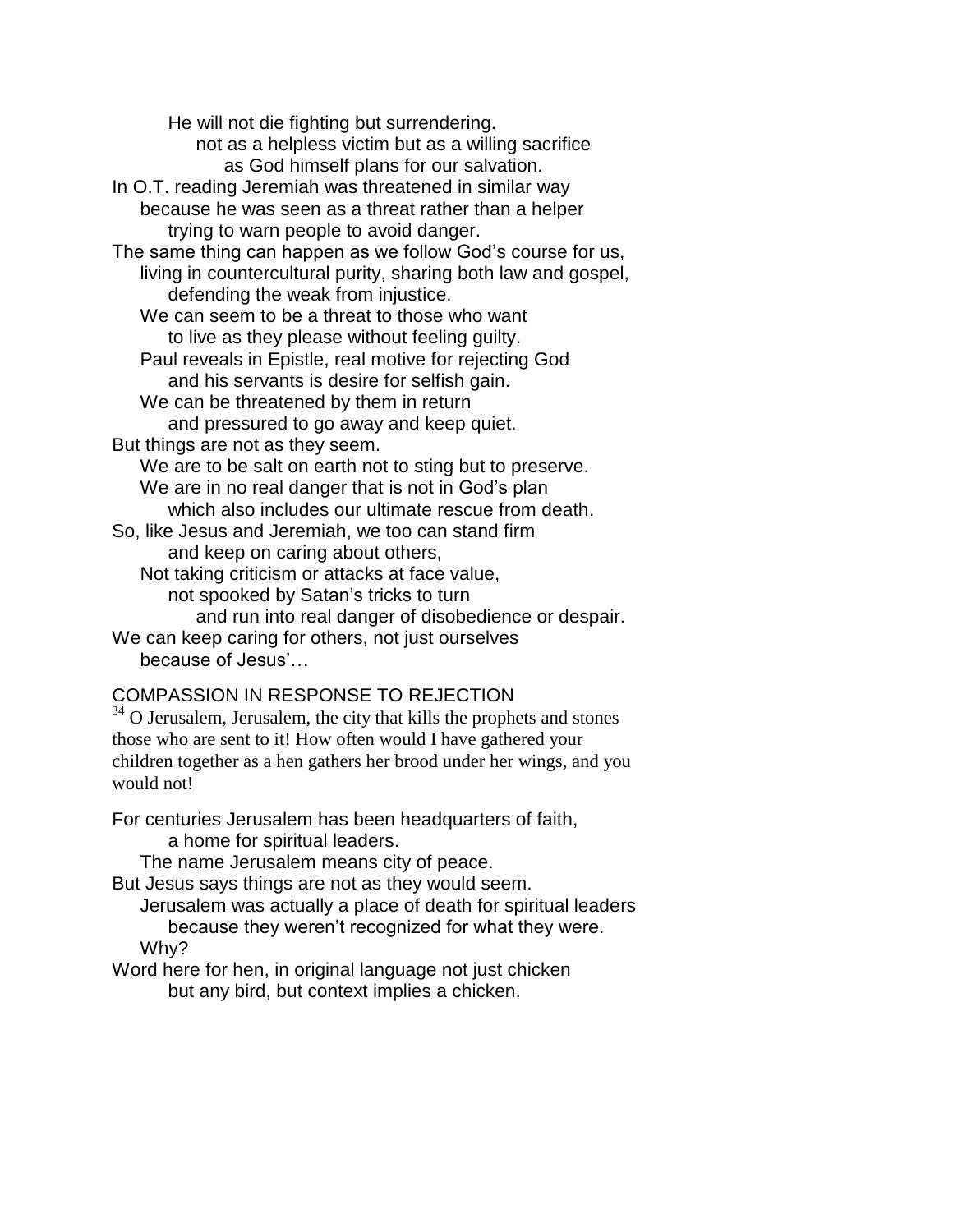Birds in real life are also recognized in part by context. You may feel different about what looks like eagles soaring over a river valley than about what looks like vultures circling you in desert. So it is when God comes at us like bird with outstretched wings. those who feel guilty are apt to run & hide like rat or mouse. This is what people of Jerusalem did in days of Jeremiah and other prophets, what some did when Jesus came, and what people will still do today. But things are not as they seem. God is not coming at us with outstretched wings to grab us like a hawk but to gather us into protection. Jesus weeps when he is rejected by those whose hatred is caused by fear because his reason for coming in first place is compassion. He always comes to us with mercy, even when it may not always look that way. He is not trying to make our lives harder but better. Sometimes little children may run away from their parents, thinking it is fun game, but this can result in real danger. We may feel like running from God at times thinking that he will be too limiting or confining and will end our fun. but not realize how dangerous this is. But as parents who continue to call to children and grab at them with even more determination, Jesus does not reject those who reject him but continues to pray, "Father forgive them, for they do not know what they are doing." So, like Paul who wept for those who were enemies of cross, we too can respond even to rejection with continued compassion. People who reject or threaten us are not our enemy. Real enemy is Satan who wants to hurt them as well & who always threatens us when we do too much good. We can have compassion, even when rejected because of Jesus'

### CONFIDENCE IN RESPONSE TO TROUBLE

<sup>35</sup> Behold, your house is forsaken. And I tell you, you will not see me until you say, 'Blessed is he who comes in the name of the Lord!' "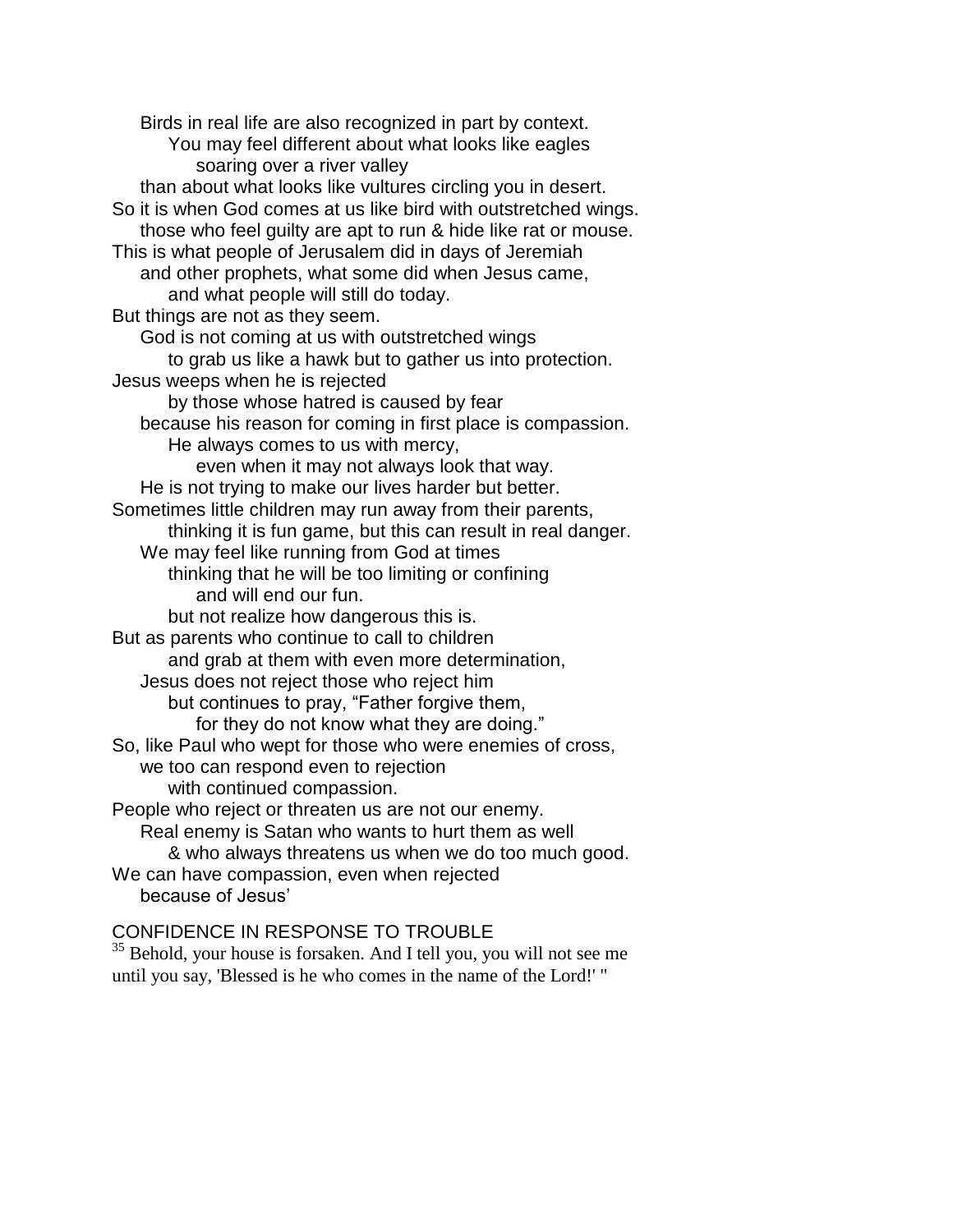The house Jesus is talking about here is the temple, which the Pharisees treated as theirs, but was really to be God's house. Their fear was that it would be forsaken, that either people would stop coming and listening to them, or that they would be driven out by the Romans if they weren't careful not to antagonize them. But real danger was that it would be forsaken by God himself as happened in O.T., because of their unfaithfulness even though they kept using it for their rituals. This can happen to churches today. Sometimes when numbers are down, there is temptation to do whatever it takes to keep people coming, whether being more entertaining or keeping quiet about sin. but real danger is that people do come but don't find the real God here. Jesus knows what will happen to temple, it will be destroyed by the Romans But it won't be needed for sacrifices any more anyway because real temple where God is found is not that building but the body of Jesus. There is a lot of irony in text. Pharisees want Jesus, who is God, to forsake and stay away from his temple, so he does until Palm Sunday when people say exactly what he predicts when God comes again: "Blessed is he who comes in the name of the Lord." and also what we say when he comes again today with his body and blood in Holy Communion to give us forgiveness. Jesus knows temple of his body will be destroyed too. but this is not as it seems, not failure but victory. He keeps going to Jerusalem because he knows as v. 32 says, on third day he will finish, that is when he rises from dead on third day. to bring forgiveness and everlasting life. This is why something else will happen to God's house, that is the church, the people in whom God lives. word in v. 35 for forsaken means let go, released. same word is used in Bible for forgiveness. God wants to get rid of our sins, let go, abandon them. When we hold on to them, we are forsaken with them.